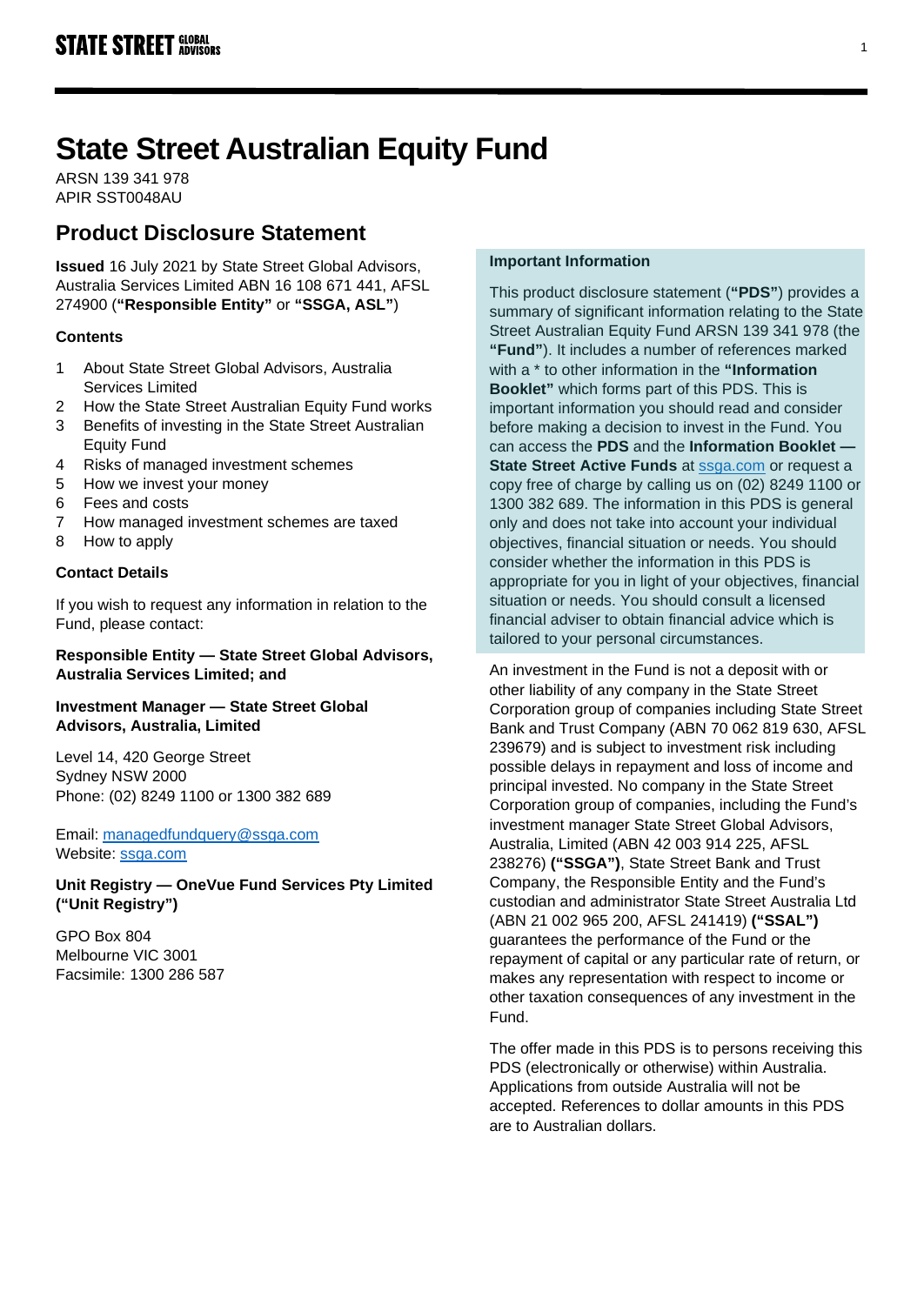# **1. About State Street Global Advisors, Australia Services Limited**

SSGA, ASL is the responsible entity of the Fund and is responsible to unitholders for the operation of the Fund under the Corporations Act and the Fund's constitution. As the responsible entity, SSGA, ASL is wholly responsible for the operation of the Fund and any agents that it appoints in its role as Responsible Entity, including the Investment Manager. In this PDS the terms "we", "us" and "our" refer to the Responsible Entity.

As Investment Manager, SSGA manages the assets of the Fund in accordance with the Fund's investment objectives and strategies and acts as distributor of the units in the Fund. SSGA is part of State Street Global Advisors Inc., the asset management arm of State Street Corporation and one of the largest investment managers in the world. As at 31 December 2020, State Street Global Advisors had funds under management of A\$4.4 trillion across a range of investment strategies and markets.

The Responsible Entity may also use the services of other related companies in the administration and management of the Fund and pay fees for their services, including the custodian, SSAL.

# **2. How the State Street Australian Equity Fund Works**

The Fund is a registered managed investment scheme structured as a unit trust. It is not listed on any securities exchange. Each unitholder's money is pooled together with other people's money, and the Investment Manager invests that money and manages the assets of the Fund on behalf of all scheme members in accordance with the Fund's investment approach (see section 5). The Australian Securities and Investments Commission (ASIC) has a website [moneysmart.gov.au](http://www.moneysmart.gov.au/) that has more information on managed investment schemes.

You can invest in the Fund directly or indirectly (as an **"Indirect Investor"**) via an Investor Directed Portfolio Service ("IDPS") or IDPS-like scheme, (such as a master trust or wrap account) or a nominee or custody service (referred to in this PDS as a "Platform").

If you invest directly, you will be issued with units in the Fund. If you invest through a Platform, the units will be issued to the Platform and you will not be entitled to exercise the rights and receive the benefits of a unitholder. Transaction confirmations, reports, distribution and withdrawal payments will be sent directly to the Platform operator or custodian on our unit register. Any queries regarding your investment in the Fund must be directed to the relevant Platform operator or custodian.

### **Initial Investment**

The minimum investment in the Fund is A\$25,000. We may waive this minimum from time to time for certain investors, or decline any application. You can apply to invest by completing th[e application form](https://www.ssga.com/au/en_gb/individual/mf/library-content/products/fund-docs/mf/apac/au/initial%20application/Initial-Application-Form-Active.pdf) and paying the application money as described in Section 8.

### **Additional Investments**

You can make additional investments at any time. Simply send the Unit Registry your completed [Additional Investment](https://www.ssga.com/au/en_gb/individual/mf/library-content/products/fund-docs/mf/apac/au/additional%20investment/Additional-Application-Form-Active.pdf)  [Form,](https://www.ssga.com/au/en_gb/individual/mf/library-content/products/fund-docs/mf/apac/au/additional%20investment/Additional-Application-Form-Active.pdf) available from our website, along with your payment. If using BPay there is no need to send an Additional Investment Form – you can simply transfer your additional investment amount, quoting your Client Reference Number ('**CRN**') and **BPay Biller Code 264366**. If you do not yet have a CRN you can request one by contacting us on (02) 8249 1100 or 1300 382 689.

®Registered to BPay Pty Ltd ABN 69 079 137 518

## **Unit Prices**

The price of units will vary as the market value of the assets in the Fund rises or falls. Unit prices are generally determined once each business day based on the net asset value of the Fund, divided by the number of units on issue. However, in unusual circumstances, we may calculate unit prices more than once on any business day, or less frequently as permitted by the Fund's constitution. You can find the most recent unit prices for the Fund at [ssga.com.](https://www.ssga.com/)

The constitution allows unit prices to include an allowance for transaction costs (also described as a 'buy/sell spread'). In the case of an application price, the price is increased by an allowance for the estimated costs of the purchase of assets in the Fund. In the case of a withdrawal price, the price is reduced by an allowance for the estimated cost of the sale of assets in the Fund.

We will exercise any discretion we have under the constitution for the Fund in relation to unit pricing in accordance with our unit pricing discretions policy. You can obtain a copy of our unit pricing discretions policy at any time on request, at no charge by contacting us.

### **How to Withdraw**

You may ask to withdraw part or all of your investment in the Fund at any time. Withdrawal requests are normally processed in cash within three business days. However, the Fund's constitution allows the Responsible Entity, in certain circumstances, to extend the processing period. Withdrawal proceeds are generally paid by direct credit to your nominated Australian bank account.

To request a withdrawal complete a [Withdrawal Request](https://www.ssga.com/au/en_gb/individual/mf/library-content/products/fund-docs/mf/apac/au/withdrawal%20request/Withdrawal-Request-Form-Active.pdf)  [Form](https://www.ssga.com/au/en_gb/individual/mf/library-content/products/fund-docs/mf/apac/au/withdrawal%20request/Withdrawal-Request-Form-Active.pdf) from our website and forward to the Unit Registry.

There is no minimum withdrawal amount however, your remaining investment balance must be at least A\$15,000 unless you withdraw all of your investment.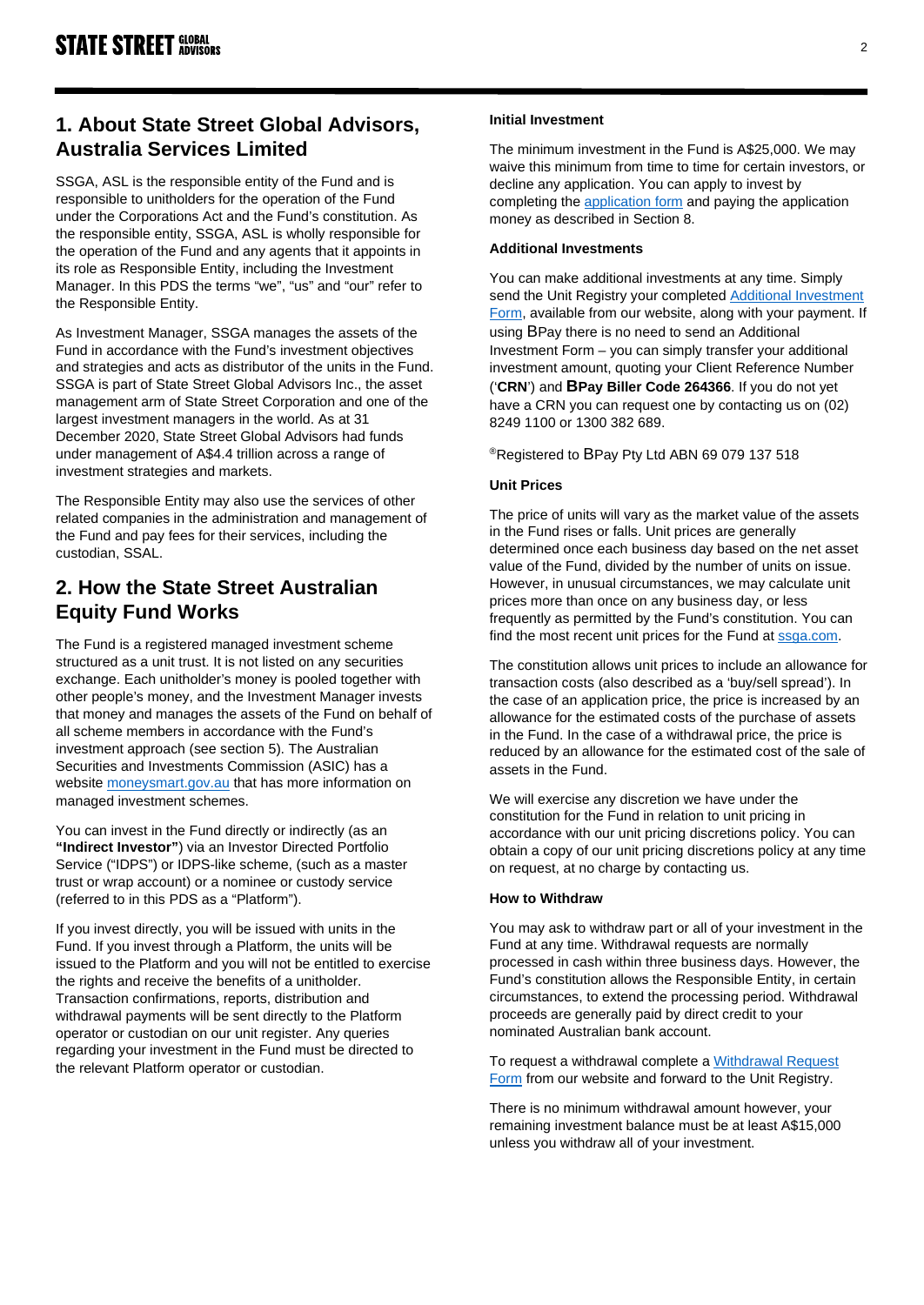In the unlikely event that the Fund becomes illiquid, you may not be able to withdraw your funds within the usual period upon request. See the Information Booklet for more information.

### **Processing Applications and Withdrawals**

Correctly completed application and withdrawal requests received by the Unit Registry before 2:00pm Sydney time on a Sydney business day, will be processed using the next unit price calculated, based on the market value of Fund assets. Application money should be paid at the time of application. Units will only be issued upon receipt of application money.

If an application or withdrawal request is received after this time or on a day that is not a Sydney business day, it is deemed to be received on the next Sydney business day. You can find details of the Fund's Holiday Schedule, listing days the unit pricing is suspended and applications and redemptions are not processed due to market closures that impact the Fund at [ssga.com.](https://www.ssga.com/)

### **Income Distributions and Reinvestment**

The Fund intends to distribute income, if any, to you semiannually, for the periods ending 30 June and 31 December, in proportion to your unit holdings on these dates. Special distributions of capital or income may be made at any time during the year. Distributions are calculated based on the earnings of the Fund including dividends (and, for the 30 June distribution, realised net capital gains) less any expenses. Generally the Fund distributes all its distributable income to investors each financial year. Distributions will generally be paid within two weeks from the end of the relevant distribution period, although the Fund's constitution allows up to three months. Distributions may be reinvested in additional units (at the next unit price after the end of the relevant distribution period) or paid by deposit to your nominated Australian bank account. **If you do not select an option on the application form, distributions will automatically be reinvested in additional units in the relevant fund.** The Responsible Entity reserves the right to not pay any distribution.

#### **Indirect Investors**

Investors investing in the Fund indirectly ('Indirect Investors') via a "Platform" do not themselves become investors in the Fund, and accordingly have no right to request withdrawal or other rights as a unitholder. The offer document for your Platform should have further details. If you are an Indirect Investor, generally the relevant Platform operator (or its custodian) acquires the rights of a unitholder and will receive distributions or the proceeds of redemptions on your behalf.

\* You should read the important information about "Processing Applications" and "Processing Withdrawals" before making a decision. Go to section 2 of the Information Booklet "How the State Street Active Funds work"— located at [ssga.com](https://www.ssga.com/) or available by calling us on (02) 8249 1100 or 1300 382 689. The material relating to "Processing applications and withdrawals" may change between the time you read this PDS and the day when you acquire the product.

# **3. Benefits of investing in the State Street Australian Equity Fund**

#### **Benefits of Investing in the Fund include:**

#### **Diversified Investment**

The Fund provides investors with a cost efficient way of gaining diversified exposure to listed equity securities on the Australian stock market.

### **Objective to Outperformance**

The Fund is actively managed with the aim of outperforming the S&P/ASX 300 Index, before management costs, over rolling 5-7 year periods with lower volatility than the benchmark.

#### **Experience and Commitment**

Having your money managed by the experienced and dedicated teams of one of Australia's largest investment managers.

\* You should read the important information about unitholder communications, the Fund's constitution and the Investment Manager before making a decision. Go to section 3 "Benefits of investing in the State Street Active Funds" of the Information Booklet — located at [ssga.com](https://www.ssga.com/) or available by calling us on (02) 8249 1100 or 1300 382 689. The material relating to "Unitholder Communications" may change between the time you read this PDS and the day when you acquire the product.

# **4. Risks of Managed Investment Schemes**

**All Investments Carry Risk.** Different investment strategies may carry different levels of risk, depending upon the assets that are included in the strategy. Assets and strategies with the highest long-term returns may also carry the highest level of short-term risk.

It is important to understand that:

- The value of investments will vary;
- The level of returns will vary and future returns may differ from past returns;
- Investment returns are not guaranteed and investors may lose some of their money;
- Laws affecting your investments in a managed investment scheme may change over time; and
- The appropriate level of risk for you will depend on your age, investment timeframe, where other parts of your wealth are invested and your risk tolerance, such as how comfortable you are with the possibility of losing some of your money.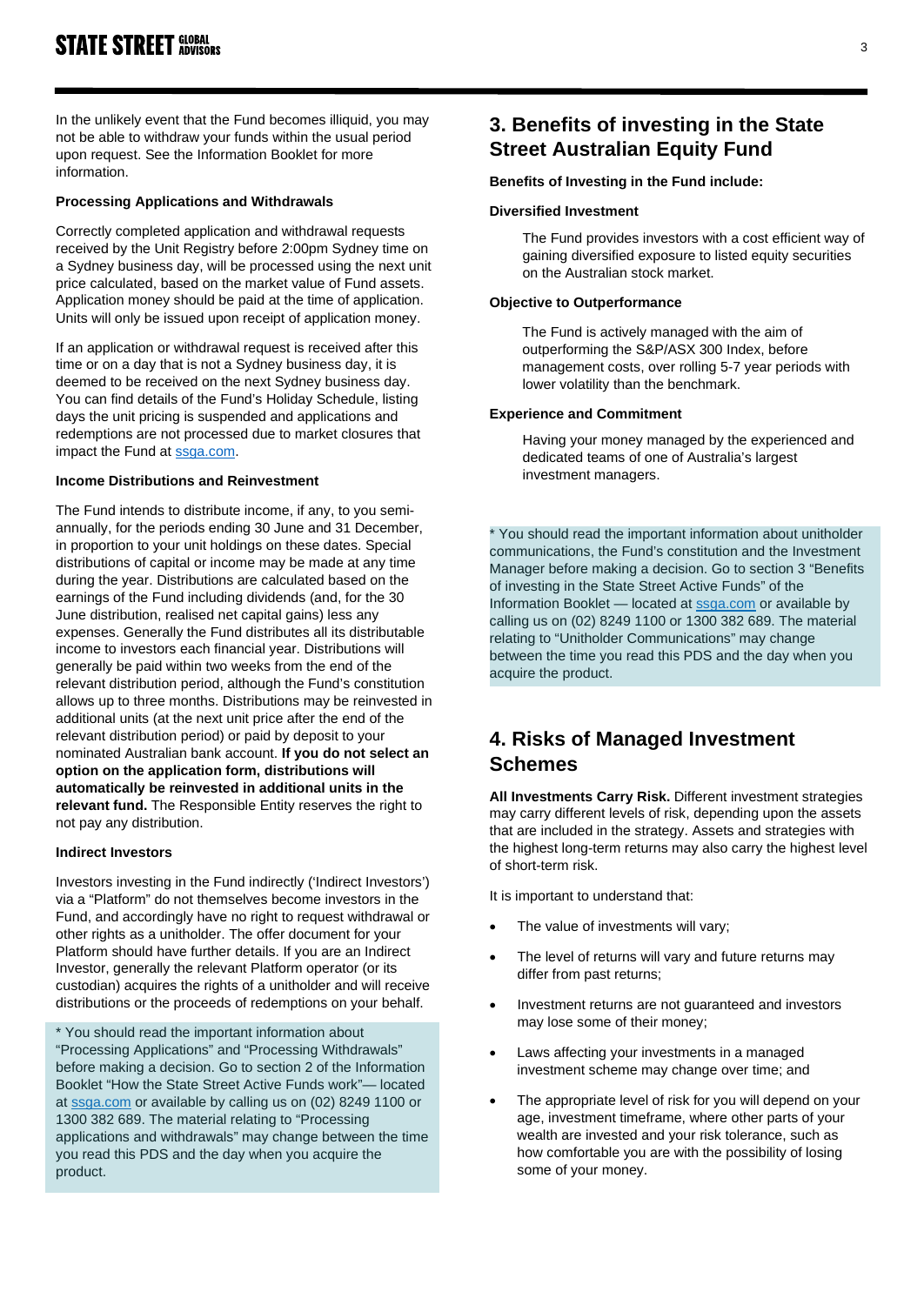### **Significant Risks of this Fund include**:

- **Investment Strategy Risk:** is the risk that the Fund's investment strategy will fail to perform as expected in which case the Investment Manager's investment objective for the Fund may not be achieved.
- **Fund Risk:** includes the potential termination of the Fund, change in the fees and expenses (in accordance with the Fund's constitution), change in the investment professionals of the Responsible Entity or Investment Manager, or the risk of error in the administration of the Fund.
- **Regulatory and Taxation Risk:** is the risk that the Fund or you as a unitholder may be adversely affected by future changes in applicable laws and regulations, including tax laws (see section 7).
- **Market Risk**: is the risk that the value of the Fund's investment portfolio will fluctuate as a result of changes in market prices. Market risk is influenced by economic, technological, political and legal conditions, and even sentiment, all of which can change. This can mean that assets held by the Fund in those markets may fall in value. Growth assets are generally considered to have a higher risk/ return profile than income producing assets such as fixed interest securities and cash.
- **Individual Company or Security Risk**: is the risk that individual assets of the Fund may fluctuate in value due to specific circumstances applicable to the relevant assets, such as the economic environment or product offering, and this may have a negative effect on the Fund's value.
- **Business Risk**: includes those risks that arise from carrying on a complex business, such as compliance and disaster recovery.
- **Interest rate risk:** is the risk that interest rate movements will have a negative impact on investment value or returns.

investment time frame.

- **Credit Risk**: is the risk that a counterparty will fail to perform contractual obligations.
- **Liquidity Risk:** is the risk that investments may not be able to be realised quickly for their market value. It can relate both to the liquidity of the Fund's investments, and investors' ability to withdraw from the Fund for cash.
- **Cash Flow Risk**: is the risk that future cash flows from investments will fluctuate.
- **Inflation Risk:** this is the risk that the prices of goods and services will rise faster than the value of your investments.
- **Derivatives Risk:** a derivative instrument depends on the characteristics and value of an underlying security such as a commodity, bond, equity or currency. The use of derivatives such as futures and options may expose a Fund to additional risks associated with the underlying security, such as the risk that the underlying security does not perform as expected or the derivative contract or counterparty does not perform as expected. It is not intended to use derivatives to gear the Fund. However, the use of derivatives could have a negative impact if there is a disruption in normal trading in the derivatives so that it is not possible to close out trades in a timely way.
- **Active Management**: the Fund actively seeks to invest in attractive securities, rather than investing in a predetermined basket of securities such as an index. The Fund may underperform the stated benchmark due to securities choices or otherwise fail to achieve its objectives

\* You should read the important information about "Risks of managed investment schemes" before making a decision. Go to section 4 of the Information Booklet — located at [ssga.com](https://www.ssga.com/) or available by calling us on (02) 8249 1100 or 1300 382 689. The material relating to "Risks of managed investment schemes" may change between the time you read this PDS and the day when you acquire the product.

# **5. How We Invest Your Money Warning:** When choosing whether to invest in the Fund you should consider the likely investment return, the risks and your

**State Street Australian Equity Fund Description of the Fund** The Fund invests in listed Australian securities from the S&P/ASX 300 Index. It uses a long-only strategy which aims for a fully-invested exposure to equities, with no short selling and no leverage. The strategy looks for high quality companies that are reasonably valued and have an improving growth outlook and positive investor sentiment. Via security selection and portfolio construction, the implemented portfolio is expected to have a lower level of absolute risk (as defined by standard deviation of returns) than the market index, and the potential to provide total returns above the market index over the long term. The Fund's investment strategy may include the use of options, futures and other derivatives to reduce risk or gain market exposure when necessary to do so. These instruments are not used speculatively and are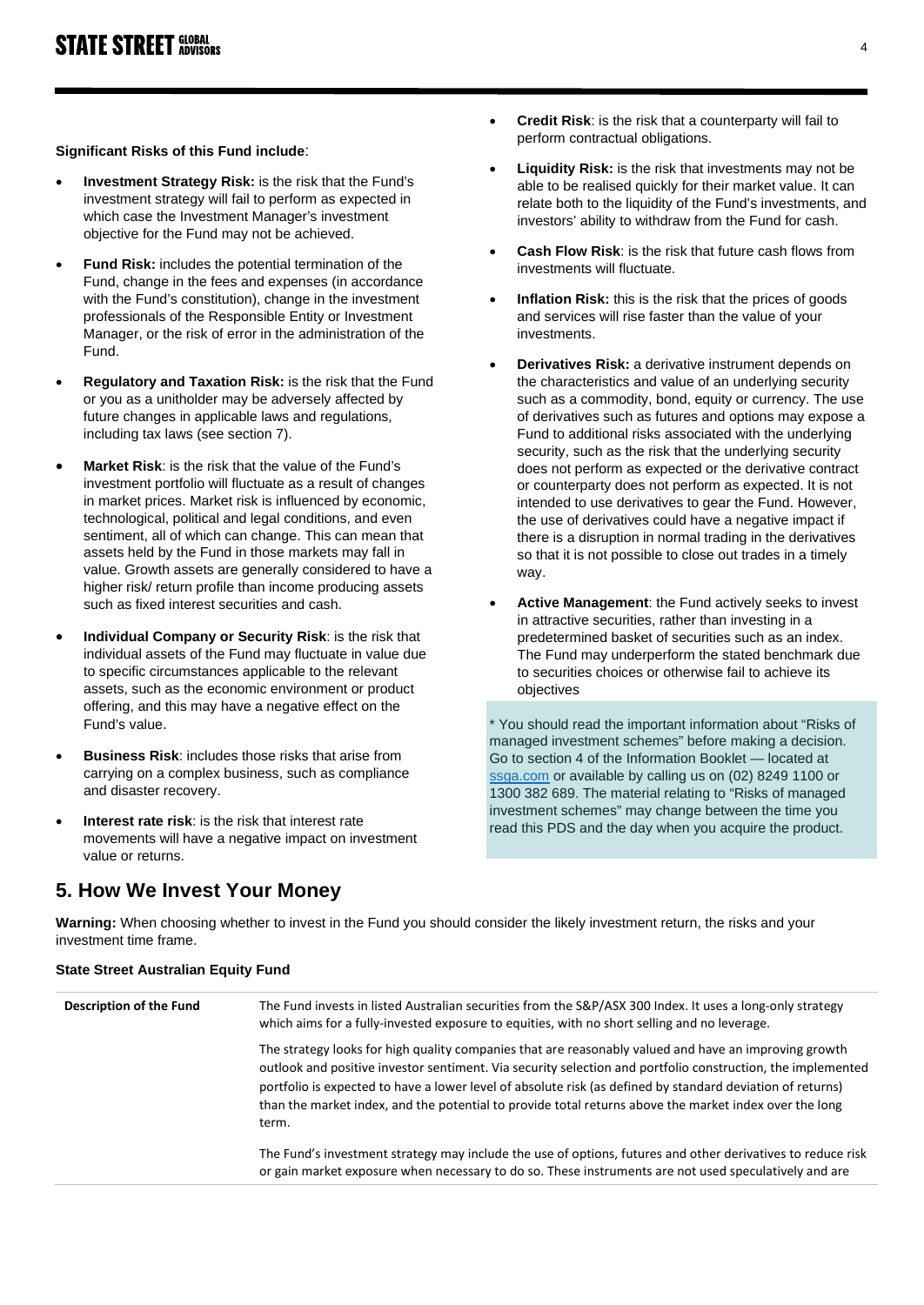# **STATE STREET GLOBAL**

|                                           | never used to gear the Fund. The fund is a long-only strategy which aims for a fully-invested exposure to<br>equities, with no short selling and no leverage.                                                                             |  |  |
|-------------------------------------------|-------------------------------------------------------------------------------------------------------------------------------------------------------------------------------------------------------------------------------------------|--|--|
|                                           |                                                                                                                                                                                                                                           |  |  |
| Investment return objective               | The objective of the Fund is to outperform the S&P/ASX 300 Accumulation Index, before management<br>costs, over rolling 5-7 year periods with a lower level of variability.                                                               |  |  |
|                                           | There is no guarantee that this objective will be met.                                                                                                                                                                                    |  |  |
| The Fund is suitable for                  | The Fund is suitable for investors seeking capital growth over the long term through a diversified portfolio<br>of Australian equities, who are also seeking both active management and lower volatility than the broad<br>equity market. |  |  |
| Minimum suggested<br>investment timeframe | 5 years                                                                                                                                                                                                                                   |  |  |
| <b>Risk Level</b>                         | Very High                                                                                                                                                                                                                                 |  |  |
| <b>Asset Allocation Ranges*</b>           | Australian Equities 95 - 100%                                                                                                                                                                                                             |  |  |
|                                           | Cash<br>$0 -$<br>5%                                                                                                                                                                                                                       |  |  |
| <b>Benchmark</b>                          | The benchmark for the Fund is S&P/ASX 300 Accumulation Index.                                                                                                                                                                             |  |  |
| <b>Fund Performance</b>                   | For information on the performance of the Fund, including performance history (as it becomes available),<br>fund size and some security allocation information, please visit ssga.com                                                     |  |  |
|                                           | Please note that past performance is not a reliable guide to future performance.                                                                                                                                                          |  |  |

\* Effective exposure includes the use of any derivatives. Exposure may passively exceed these ranges due to market movement, investor inflows and outflows or for reasons outside of the Responsible Entity's control and, if this occurs, it will be corrected as soon as practicable.

#### **Ethical Considerations**

The Manager's investment decisions in respect of the Fund are primarily based on economic factors and they do not specifically take into account labour standards or environmental, social or ethical considerations in the selection, retention or realisation of investments.

### **Changing the Investment Strategy**

We reserve the right to close or terminate the Fund and change the Fund's investment return objective, asset classes and asset allocation ranges. We will inform investors of any material change to the Fund's details in their next regular communication or as otherwise permitted by law

# **6. Fees and Costs**

**DID YOU KNOW?**

**Small differences in both investment performance and fees and costs can have a substantial impact on your long-term returns.**

**For example, total annual fees and costs of 2% of your account balance rather than 1% could reduce your final return by up to 20% over a 30 year period (for example, reduce it from \$100,000 to \$80,000).**

**You should consider whether features such as superior investment performance or the provision of better member services justify higher fees and costs.** 

**You may be able to negotiate to pay lower fees. Ask the Fund or your financial adviser.**

#### **TO FIND OUT MORE**

If you would like to find out more, or see the impact of the fees based on your own circumstances, the **Australian Securities and Investments Commission (ASIC)** Moneysmart website [\(moneysmart.gov.au\)](http://www.moneysmart.gov.au/) has a managed funds fee calculator to help you check out different fee options.

The following table shows the fees and costs you may be charged for investing in the Fund. You can also use this information to compare fees and costs with those of other investment funds. The fees and costs may be deducted from the assets of the managed investments scheme as a whole.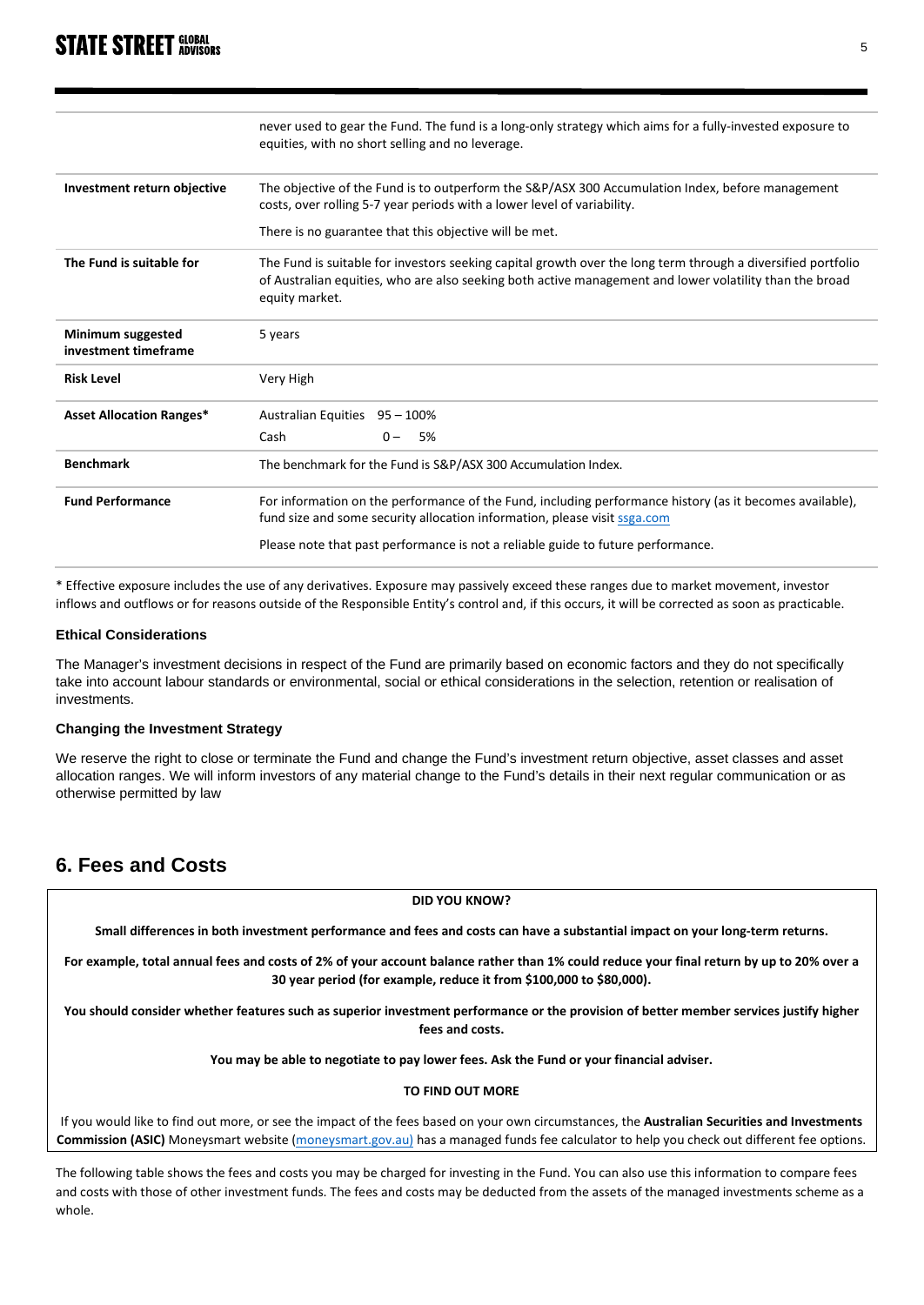**Fees and costs summary**

| <b>State Street Australian Equity Fund</b>                                                                                              |                                                             |                                                                                                                                                                                                                          |
|-----------------------------------------------------------------------------------------------------------------------------------------|-------------------------------------------------------------|--------------------------------------------------------------------------------------------------------------------------------------------------------------------------------------------------------------------------|
| <b>Type of Fee or Cost</b>                                                                                                              | Amount                                                      | How and when paid                                                                                                                                                                                                        |
| Ongoing annual fees and costs                                                                                                           |                                                             |                                                                                                                                                                                                                          |
| Management fees and costs<br>The fees and costs for managing your<br>investment                                                         | 0.70% pa <sup>1</sup> of the net asset value of<br>the Fund | These fees are calculated daily<br>and paid out of the assets of the<br>Fund monthly in arrears                                                                                                                          |
| Performance fees<br>Amounts deducted from your<br>investment in relation to the<br>performance of the product                           | Nil                                                         |                                                                                                                                                                                                                          |
| <b>Transaction costs</b><br>The costs incurred by the scheme when<br>buying or selling assets                                           | Estimated to be 0.00% pa                                    | These costs are paid out of the<br>assets of the Fund and reflect<br>the net transaction costs after<br>any buy/sell spread recoveries<br>charged on transactions related<br>to investor applications and<br>redemptions |
| Member activity related fees and costs (fees for services or when your money moves in or out of the<br>scheme)                          |                                                             |                                                                                                                                                                                                                          |
| Establishment fee<br>The fee to open your investment                                                                                    | Nil                                                         |                                                                                                                                                                                                                          |
| Contribution fee<br>The fee on each amount contributed to<br>your investment                                                            | Nil                                                         |                                                                                                                                                                                                                          |
| Buy-sell spread <sup>2</sup><br>An amount deducted from your<br>investment representing costs incurred<br>in transactions by the scheme | Buy spread: 0.25%<br>Sell spread: 0.25%                     | Estimate transaction costs are<br>allocated when investors apply<br>for, or redeem, units by<br>incorporating buy/sell spreads in<br>the unit prices                                                                     |
| Withdrawal fee<br>The fee on each amount you take out of<br>your investment                                                             | Nil                                                         |                                                                                                                                                                                                                          |
| Exit fee<br>The fee to close your investment                                                                                            | Nil                                                         |                                                                                                                                                                                                                          |
| Switching fee<br>The fee for changing investment<br>options                                                                             | Nil                                                         |                                                                                                                                                                                                                          |

1 The amount of this fee includes both the Investment Manager's and Responsible Entity's fees. Please note that past costs are not necessarily a reliable indicator of future costs. This amount can be negotiated if you are a wholesale client. Indirect costs from underlying investments form part of the management costs such that you only pay the rate of the management costs set out in this document.

<sup>2</sup> This amount is retained in the Fund and is not a fee charged by the Responsible Entity. In some circumstances, including times of reduced market liquidity, we may vary the buy/sell spread, without prior notice.

The management fees and costs for the Fund include the net effect of Goods and Services Tax (GST), which is the applicable rate of GST less any reduced input tax credit available to the Fund. We may increase the fees or expense recovery amounts which comprise the management costs for the Fund or introduce new fees due to reasons such as changing economic conditions and changes in regulation. If we intend to do so, we will give you at least 30 days' prior notice. We cannot charge more than the Fund's constitution allows, and unitholder approval is required to change the constitution in this regard.

The Fund incurs expenses when assets are bought and sold, such as brokerage, bid-offer spread and settlement costs. Net of amounts recovered as the buy/sell spread, these transactional costs are estimated as approximately 0.00% of the net asset value of the Fund.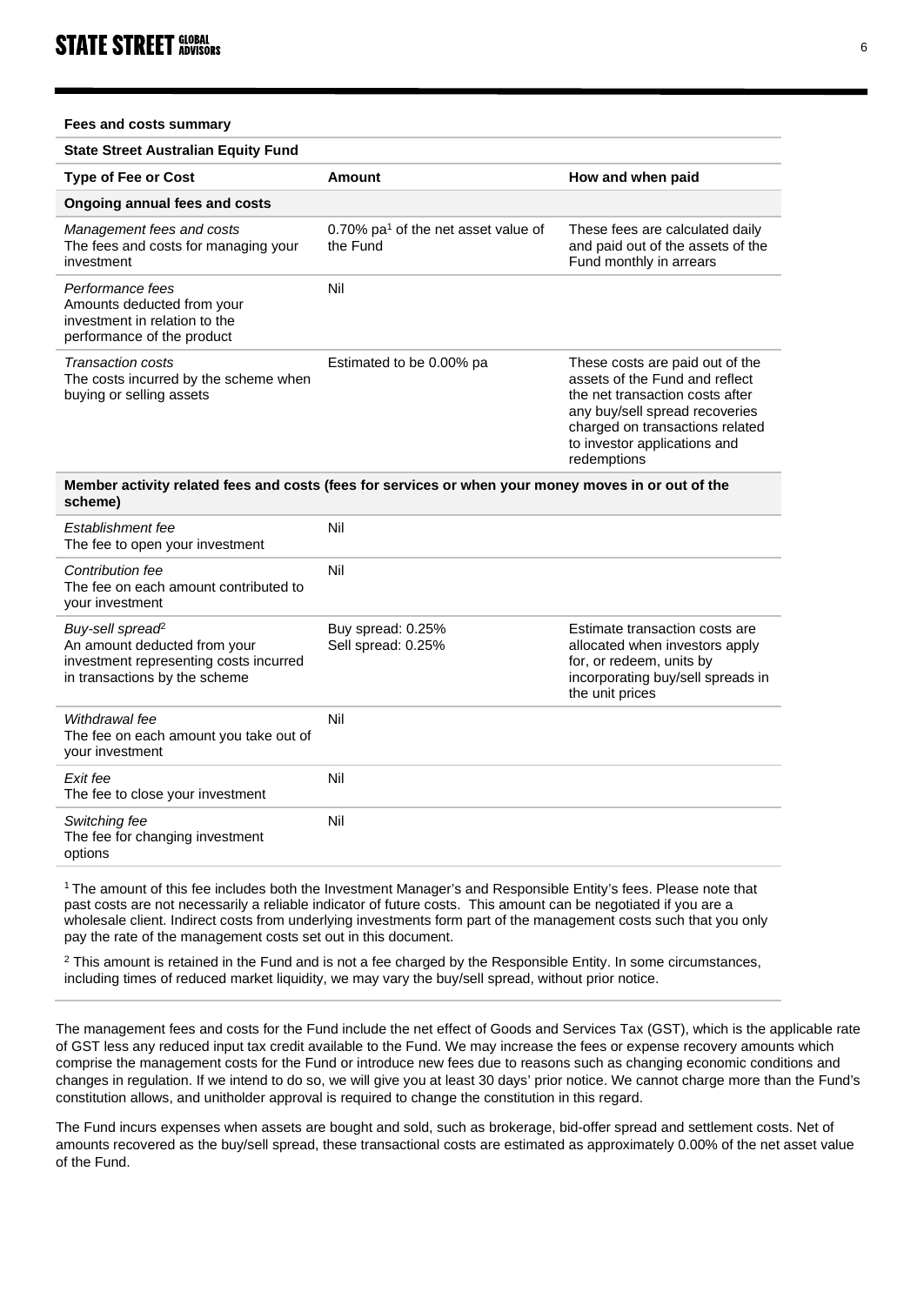## **Example of Annual Fees and Costs<sup>3</sup>**

This table gives an example of how the ongoing annual fees and costs in this product can affect your investment over a one year period. You should use this table to compare this product with other managed investment schemes.

| <b>Example - State Street Australian Equity Fund</b>                |             | Balance of \$50,000 with a contribution of \$5,000 during the year                                                                                                                  |  |
|---------------------------------------------------------------------|-------------|-------------------------------------------------------------------------------------------------------------------------------------------------------------------------------------|--|
| <b>Contribution Fees</b>                                            | Nil         | For every additional \$5,000 you invest you will be charged \$0.                                                                                                                    |  |
| <b>PLUS</b> Management fees and costs                               | 0.70% pa    | And, for every \$50,000 you have in the State Street Australian Equity<br>Fund, you will be charged or have deducted from your investment<br>\$350.00 each year.                    |  |
| <b>PLUS</b> Performance fees                                        | Nil         | And, you will be charged or have deducted from your investment \$0 in<br>performance fees each year                                                                                 |  |
| <b>PLUS</b> Transaction costs                                       | $0.00\%$ pa | And, you will be charged or have deducted from your investment \$0 in<br>transaction costs                                                                                          |  |
| <b>Equals</b> Cost of State Street<br><b>Australian Equity Fund</b> |             | If you had an investment of \$50,000 at the beginning of the year and<br>you put in an additional \$5,000 during that year, you would be charged<br>fees and costs in the range of: |  |
|                                                                     |             | \$350.00                                                                                                                                                                            |  |
|                                                                     |             | What it costs you will depend on investment option you choose<br>and the fees you negotiate.                                                                                        |  |

<sup>3</sup> The example is provided for illustrative purposes only.

**Warning:** If you are a retail client and consult a financial adviser, additional fees may be payable to the adviser, as set out in the Statement of Advice they give you.

\* You should read the important information about "Fees and costs" before making a decision. Go to section 6 of the Information Booklet — located a[t ssga.com](https://www.ssga.com/) or available by calling customer services on (02) 8249 1100 or 1300 382 689. The material relating to "Fees and costs" may change between the time you read this PDS and the day when you acquire the product.

# **7. How Managed Investment Schemes are Taxed**

Registered managed investment schemes do not pay tax on behalf of resident unitholders. Rather, unitholders are assessed for tax on any income and capital gain generated by the managed investment scheme.

**Warning:** Investing in a registered managed investment scheme is likely to have tax consequences, and we strongly advise that you seek professional tax advice.

\* You should read the important information about "How managed investment schemes are taxed" before making a decision. Go to section 7 of the Information Booklet – located a[t ssga.com](http://www.ssga.com/) or available by calling us on (02) 8249 1100 or 1300 382 689. The material relating to "How managed investment schemes are taxed" may change between the time you read this PDS and the day when you acquire the product.